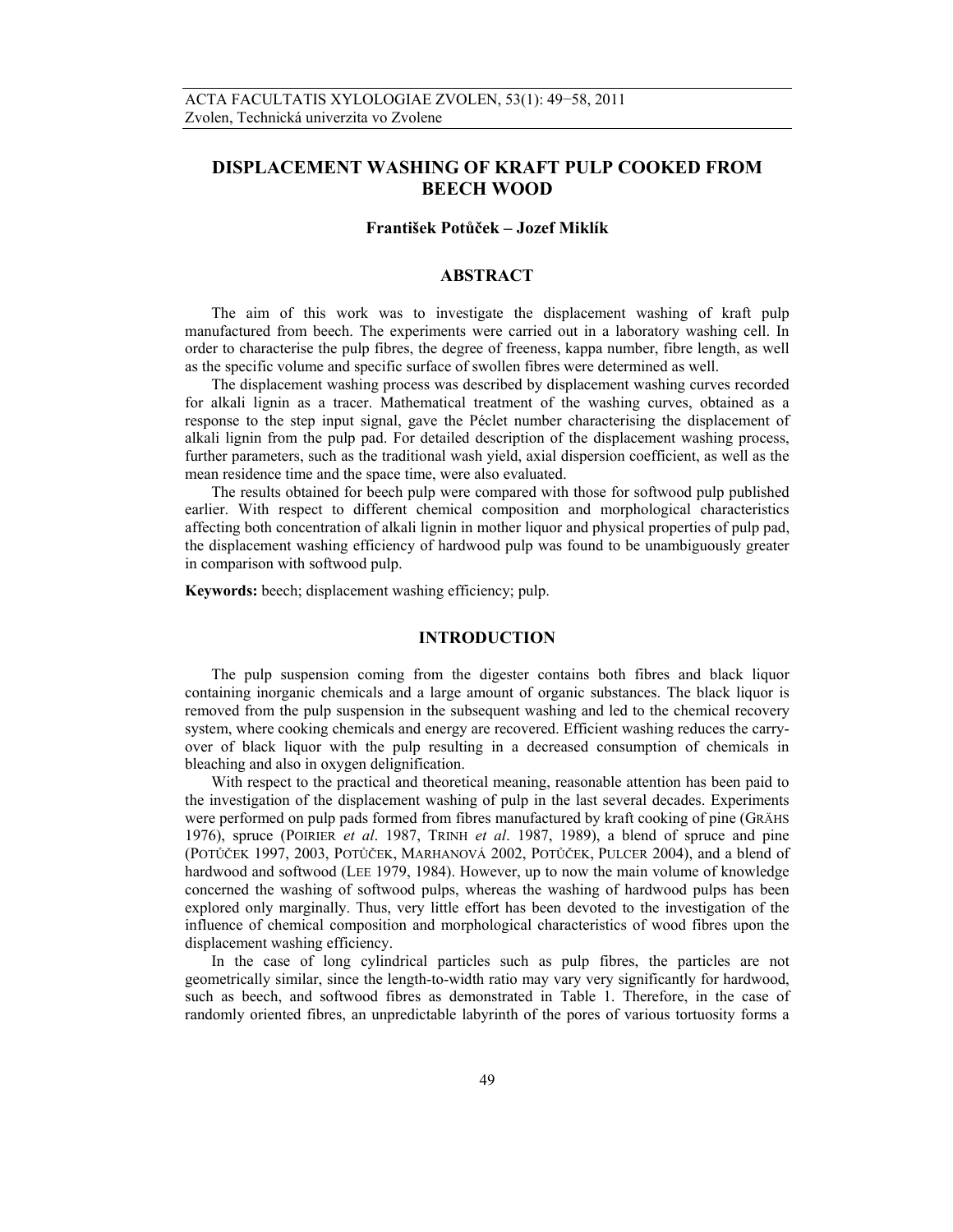void spaces of the bed. Moreover, higher Runkel ratio fibres are stiffer and less flexible than the lower Runkel ratio fibres.

| wood   | fibre length,<br>L. mm | fibre width.<br>$W_{\rm t}$ um | wall thickness.<br>', µm | width of<br>lumen, <i>I</i> ,<br>um | slenderness<br>index, $L/W$ | Runkel ratio.<br>2 T/I |
|--------|------------------------|--------------------------------|--------------------------|-------------------------------------|-----------------------------|------------------------|
| beech  | .05                    | 9.1                            | 6.5                      | <sup>6.1</sup>                      | 35                          | 2.10                   |
| spruce | 3.39                   | 35.0                           | 4.0                      | 27.0                                | 97                          | 0.30                   |
| pine   | 3.38                   | 38.0                           | 4.9                      | 28.2                                | 89                          | 0.35                   |

**Tab. 1 Morphological characteristics of selected wood fibres (BLAŽEJ, KRKOŠKA 1989).** 

In our most recent paper (POTŮČEK, MIKLÍK 2010), we focused on the displacement washing of pulp fibres cooked from a blend of hardwoods. In the present paper, the results measured for displacement washing of beech pulp are presented and are compared with those obtained earlier (POTŮČEK, PULCER 2004) for softwood pulp cooked from a blend of spruce and pine.

# **EXPERIMENTAL**

Besides different morphological properties, hardwood and softwood fibres have different chemical composition. For chemical analyses, a small portion of beech chips was grounded to powder, and then passed through a 40-mesh screen as recommended by the relevant Tappi test method T 257 cm-02 (Tappi 2004). The ash content was determined according to Tappi test method T 211 om-02 (Tappi 2004). The solvent extractives content, which is a measure of waxes, fats, resins, oils, tannins and certain other ether-insoluble components, was determined gravimetrically after successive Soxhlet extractions with an ethanol-toluene mixture according to Tappi test method T 204 os-76 (Tappi 2004). The acid-insoluble lignin content was determined by hydrolysing the carbohydrates with 72% sulphuric acid in accordance with Tappi test method T 222 om-02 (Tappi 2004). The holocellulose content was calculated for the total sum to be 100 %. Table 2 summarises chemical composition of beech which belongs among hardwoods, and for spruce, and pine chips used in pulp cooking earlier (POTŮČEK, PULCER 2004).

After handsorting, the middle fraction of beech chips was used to cooking runs conducted on a laboratory digester consisting of six 0.75-L stainless steel autoclaves of 100 g capacity, submerged in an oil bath heated by electric coils. The cooking conditions were as follows: 16 % active alkali on oven-dried wood,  $4:1$  liquor-to-wood ratio, and  $170$  °C cooking temperature. The temperature regime was as follows: 55 min heating to 135  $\degree$ C, 25 min dwelling at this temperature, 20 min heating to 170 °C, and then dwelling at cooking temperature. After cooking, the pulp was thoroughly washed with water, screened and dewatered to a consistency of 26 %.

| Wood   | $\frac{0}{0}$<br>Ash. ' | Extractives, % | $\frac{0}{0}$<br>Acid-insoluble lignin. | Holocellulose, % |
|--------|-------------------------|----------------|-----------------------------------------|------------------|
| beech  | 0.64                    | 2.64           | 24.47                                   | ل که ب           |
| spruce | 0.41                    | 2.70           | 30.44                                   | 66.45            |
| pine   | ሰ ጎ ደ<br>ن کے ر         | 10.37          | 29.53                                   | 59.85            |

**Tab. 2 Chemical composition of selected woods.** 

The displacement washing experiments were carried out in a laboratory washing cell. The dewatering ability of unbeaten pulp fibres was characterised by an SR parameter of 14. The swelling capacity of pulp fibres was described by WRV equal to 1.34  $g/g$ . The degree of delignification was expressed in terms of kappa number, equal to 14.1, according to Tappi test method T 236 om-99 (Tappi 2004). Using the Kajjani instrument, the arithmetic average length of hardwood fibres in the wet state was 0.51 mm, while the weighted average length was 0.73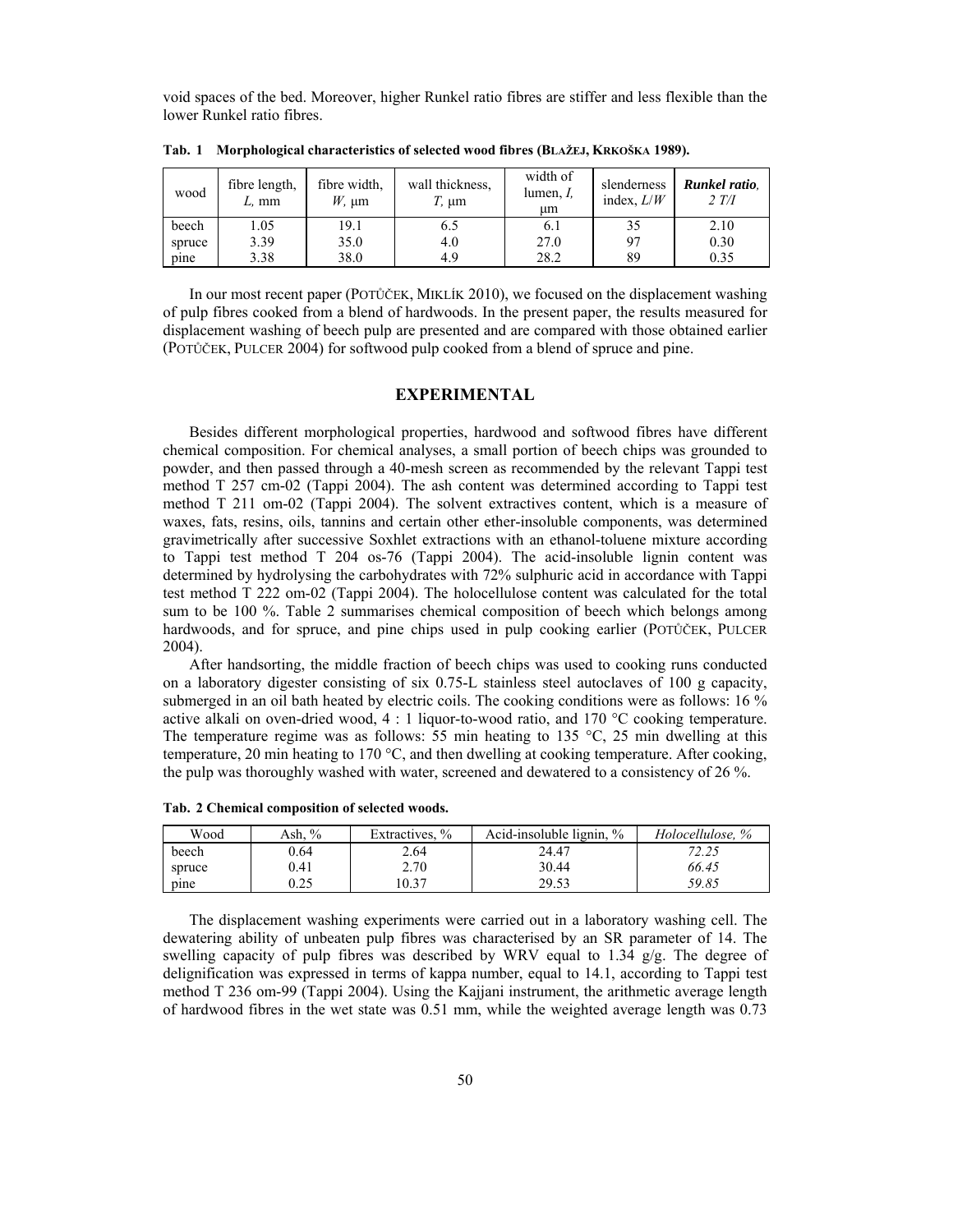mm. The effective specific surface of hardwood fibres determined according to INGMANSON (1953) had a value of  $3.76 \times 10^5$  m<sup>-1</sup>.

Properties of black liquor were as follows: solids content of 15.3 % (of which, the ash made up 37 %, and organic substances 63 %), density 1 071 kg⋅m<sup>-3</sup> at 20 °C, and pH value 12.2. The concentration of alkali lignin was measured to be  $27$  g⋅dm<sup>-3</sup>.

A laboratory washing cell described in details earlier (POTŮČEK 1997) with an internal diameter of 36 mm and an adjustable bed height was used. Pulp beds were formed by filtration from a dilute suspension of kraft pulp in black liquor. In all runs, the beds were compressed to a final desired thickness of 30 mm. Then, the consistency, *i.e.*, mass concentration of pulp fibres in the bed, varied within the limits from 10.8 % to 11.5 %. Distilled water at a temperature of 20 to 22 °C was employed as wash liquid.

In order to describe the displacement washing process, the stimulus-response method was chosen. To start the washing run, wash liquid was distributed uniformly through the piston to the top of the bed, approximating a step change in concentration. At the same time, the displaced liquor was collected at different time intervals from the bottom of the bed. In order to measure the time dependence of alkali lignin concentration in the outlet stream, the samples of the liquor discharging the bed were analysed for alkali lignin, by means of Cintra spectrophotometer, operating at a wavelength of 295 nm.

After completing the washing experiment, the volumetric wash liquid flow rate was measured gravimetrically at a pressure drop of 7 kPa to determine permeability and average porosity of pulp bed. Analogous measurements of the volumetric flow rate, however, at various consistencies of the bed were focused on the determination of effective specific volume of the pulp fibres. The effective specific volume of hardwood fibres in the swollen state determined according to INGMANSON (1953) was found to be  $3.25 \times 10^{-3} \text{ m}^3 \text{ kg}^{-1}$ .

# **RESULTS AND DISCUSSION**

### **Washing curves**

A response to step change in concentration provided time dependences called washing or also breakthrough curves. In order to compare displacement washing process for various wash liquid velocity, the washing curves were plotted as the dependence of dimensionless concentration of a tracer, in our case alkali lignin, in the outlet stream expressed as  $\rho_e/\rho_0$ , against to the wash liquor ratio, *RW*, defined as the mass of wash liquid passed through the bed at that time divided by the mass of liquor originally present in the bed.



**Fig. 1 Typical displacement washing curves: 1 – beech pulp, 2 – softwood pulp (POTŮČEK, PULCER 2004), 3 – plug flow, 4 – perfectly mixed flow**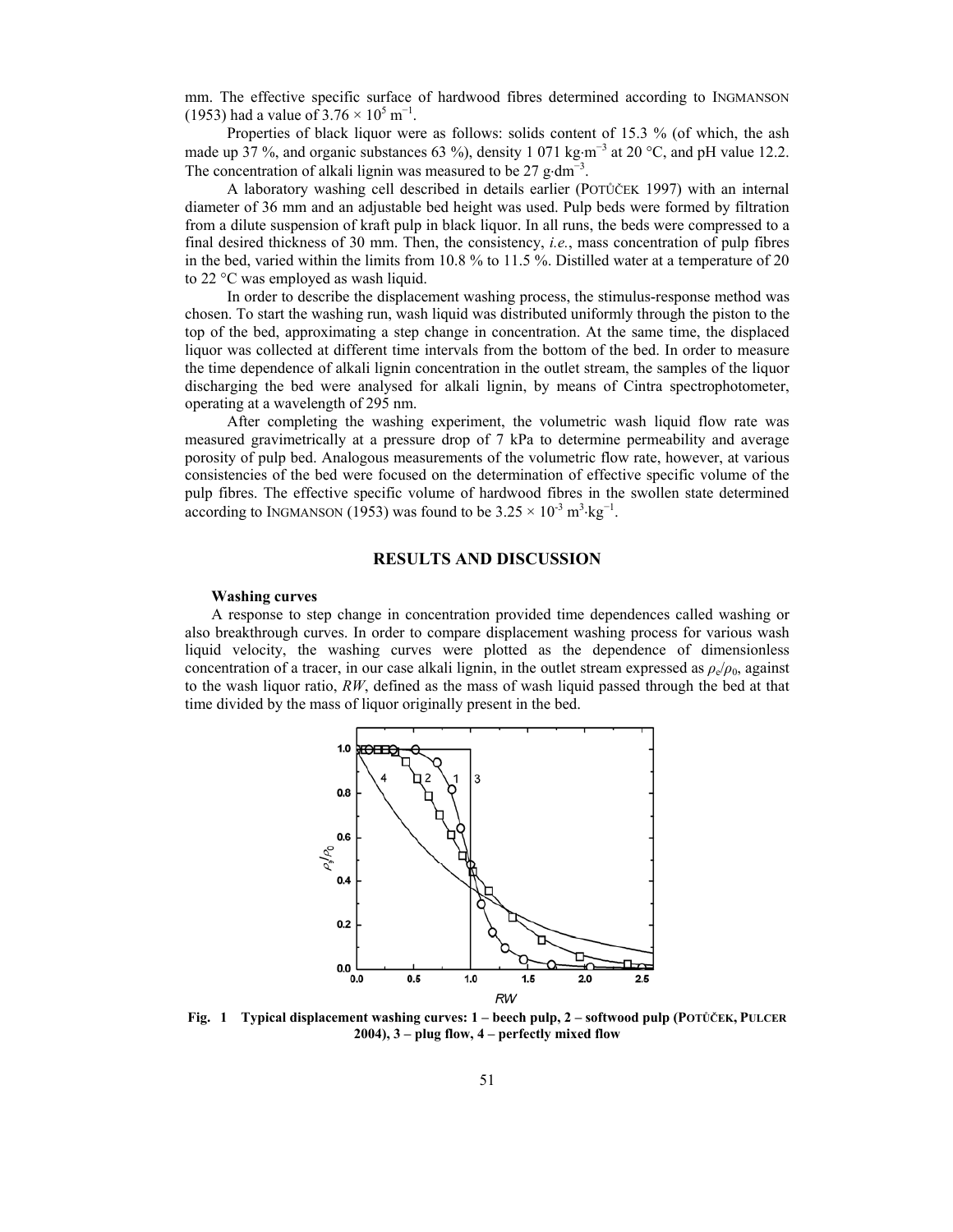A typical breakthrough curve measured for beech pulp is shown in Fig. 1. The first portions of the liquor discharged from the pulp bed are of the same concentration as the mother liquor. Then, the concentration of a solute in the outlet stream drops very rapidly. In this washing period, it can be supposed that the major part of the mother liquor in interparticle voids is removed and replaced by the wash liquid. At the end of the washing, the solute adsorbed on the surface of the fibres, as well as the solute inside the fibre walls is being transferred by diffusion to the wash liquid surrounding the fibres. In this last period, the leaching operation prevails over displacement mechanism.

For comparison, a breakthrough curve measured for displacement of black liquor from pulp bed formed from softwood pulp fibres cooked from a blend of spruce and pine (POTŮČEK, PULCER 2004) is also demonstrated in Fig. 1. Our results showed that both systems differ markedly from one another. From Fig. 1 follows that the breakthrough curve for beech pulp fibres, as well as for a blend of hardwoods (POTŮČEK, MIKLÍK 2010) approaches that of plug flow. The flat profile of the breakthrough curve obtained for softwood pulp fibres having a kappa number of 32 is probably the result of the nature of pulp bed which can be characterised as an unmovable packing dumped randomly into the washing cell, along with black liquor occurring both in the void spaces and inside porous, compressible particles. A comparison of physical characteristics of pulp bed for hardwood and softwood fibres is given in Table 3. The ratio of the weighted to arithmetic average length, which is a measure of the polydispersity of fibre length, was 1.4, and 2.3 for hardwood and softwood fibres, respectively. With respect to larger polydispersity the greater axial dispersion in the case of softwood pulp can be achieved.

| pulp      | bed consistency,<br>$\frac{0}{0}$ | average bed<br>porosity | specific surface<br>of wet fibres.<br>$m^2$ ·kg <sup>-1</sup> | arithmetic<br>average length<br>of fibres, mm | weighted<br>average length<br>of fibres, mm |
|-----------|-----------------------------------|-------------------------|---------------------------------------------------------------|-----------------------------------------------|---------------------------------------------|
| beech     | $10.8 - 11.5$                     | $0.47 - 0.61$           | 1220                                                          | 0.51                                          | 0.73                                        |
| softwood* | $11.8 - 13.9$                     | $0.64 - 0.67$           | 794                                                           | l.46                                          | 3.35                                        |

**Tab. 3 Comparison of physical characteristics of beech and softwood pulp bed.** 

\* POTŮČEK, PULCER 2004

The shape of the washing curve can be characterised in terms of the dimensionless Péclet number, derived from the mass balance of the tracer for a given system in unsteady state, in the following form

$$
Pe = \frac{hu}{D\varepsilon} \tag{1}
$$

The Péclet number obtained on the basis of breakthrough curve characterises not only hydrodynamic conditions in the bed, but also, particularly, the ratio of the convective to the diffusive solute transport mechanisms. In accordance with the shape of washing curves, the Péclet number evaluated for hardwood pulp beds varied in the limits of 25 to 41, while the values of the Péclet number obtained for softwood pulp beds were in the range of 7 to 16.

The displacement washing curve area is directly proportional to the amount of alkali lignin removed from the bed. It must be emphasised that the washing experiments were finished at the wash liquor ratio equal to about 7 when the lignin concentration in the exit stream was lower than one thousandth of the initial lignin concentration in the fibre bed.

#### **Wash yield**

Quality of the displacement washing can be characterised by the wash yield. The traditional displacement wash yield,  $WY_{RW=1}$ , is defined as the amount of solute washed out at the wash liquor ratio equal to unity divided by the total amount of solute present in the bed at time equal to zero. This yield may be expressed as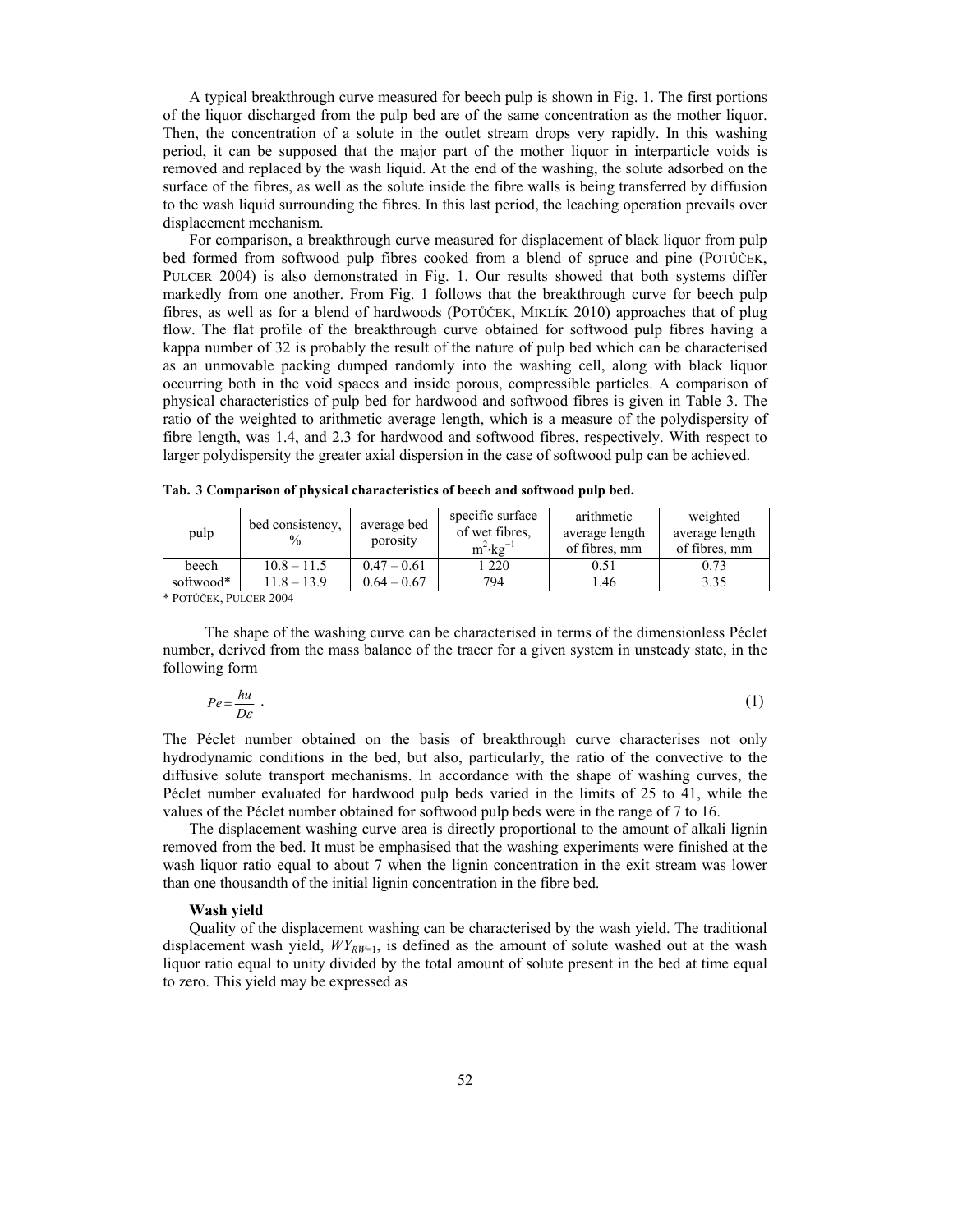$$
WY_{RW=1} = \frac{\int_{RW=0}^{RW=1} \frac{\rho_e}{\rho_0} d(RW)}{\int_{RW=0}^{RV=0} \frac{\rho_e}{\rho_0} d(RW)}.
$$
\n(2)

The influence of the Péclet number on the wash yield is shown in Fig. 2. In spite of the scatter in the data, in the case of beech pulp fibres covering a range of the Péclet number from 25 to 41, it is evident that the wash yield slightly increases with increasing Péclet number. The experimental points are located below the curve derived for the packed bed of non-porous particles by BRENNER (1962). In contrast to the packed bed of non-porous particles, when the washing process is reduced to the displacement mechanism and interfacial mixing between the displaced and displacing fluids, leaching may play a significant role in the case of compressible porous fibres in the swollen state.

Comparing the hardwood and softwood pulp fibres, the greater values of the wash yield were achieved for beech pulp, similarly as with a blend of hardwoods (POTŮČEK, MIKLÍK 2010). Presumably, lower values of the Péclet number covering the range from 7 to 16 measured for softwood pulp fibre bed (POTŮČEK, PULCER 2004) represent more bridgings between particles and greater variations in local voidages which promote the channelling phenomenon. Lower values of the wash yield reported for softwood pulp (POTŮČEK, PULCER 2004) can be also attributed to the high initial alkali lignin concentration of 48 kg⋅m<sup>-3</sup> in contrast to 27 kg⋅m<sup>-3</sup> in the case of beech pulp in the present paper. Besides the degree of delignification, the initial alkali lignin concentration is affected by lignin content in the wood fibres as it is demonstrated in Table 2. As previously reported (POTŮČEK 1997), the displacement wash yield decreases with increasing initial lignin concentration in the mother liquor. As for the values of the wash yield obtained in our work for the initial lignin concentration of 27 kg⋅m<sup>-3</sup>, TRINH *et al.* (1989) reported the wash yield varying from 0.84 to 0.87 for initial lignin concentration of 25 kg⋅m<sup>-3</sup> in the bed of softwood pulp fibres.



**Fig. 2 Displacement wash yield as a function of the Péclet number: ○ beech pulp, □ softwood pulp (POTŮČEK, PULCER 2004), 1 – Eq. (3), 2 – Eq. (4), 3 – Eq. (5)**

Hence, our results proved that the chemical composition of the wood material has a considerable influence on pulp washing. The chemical composition of beech, spruce, and pine differs from one another. However, the differences of chemical composition between softwood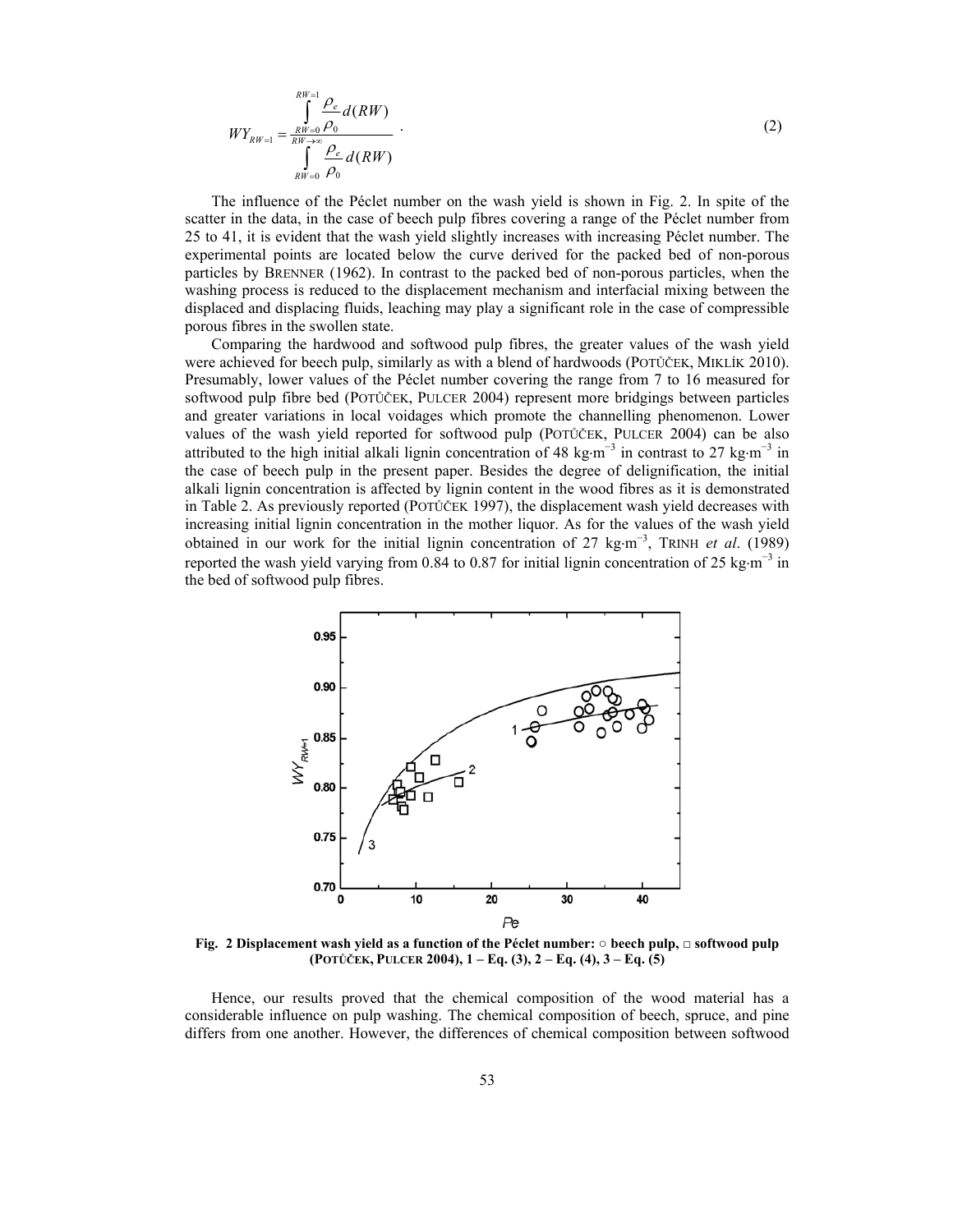and beech are clearly evident. The highest Klason lignin content appears in spruce and is comparable with that of pine, while beech evidences the lowest lignin content. Generally, hardwood has lower lignin content, which is advantageous for delignification and for following washing for lower lignin concentration in the mother liquor.

On the basis of our own data measured for beech pulp bed, the effect of the Péclet number on the wash yield can also be expressed by the following correlation equation

$$
WY_{RW=1} = 0.732 \ Pe^{0.0503} \tag{3}
$$

with a mean relative quadratic deviation equal to 1.4 %. Since the values of regression coefficients, which were evaluated by the least square method, represent an estimate of the real values, the 95 % confidence intervals were calculated as well. They are (0.709; 0.753) and (0.0416; 0.0591) for the coefficient and the power of the Péclet number, respectively. For the qualitative evaluation of the effect of the Péclet number on the wash yield, the following correlation equation

$$
WY_{RW=1} = 0.73 \, Pe^{0.039} \tag{4}
$$

was developed for softwood pulp beds in the previous work (POTŮČEK, PULCER 2004) when softwood pulp was cooked industrially from a mixture of spruce and pine in a 4 : 1 mass ratio.

For comparison with the correlations given by Eqs (3), and (4), the theoretical wash yield evaluated by BRENNER (1962) for displacement of a solute from a packed bed of non-porous particles was expressed as a function of the Péclet number in the form

$$
WY_{RW=1} = 0.736 \, P e^{0.0575} \tag{5}
$$

for the Péclet number ranging from 3 to 80. In accordance with preceding papers (POTŮČEK 1997, 2003, POTŮČEK, MARHANOVÁ 2002, POTŮČEK, PULCER 2004), our results obtained for beech pulp bed confirmed again that the wash yield increases with the increase of the Péclet number, but the power of the Péclet number is below 0.1 for porous particles, as well as for nonporous ones.

### **Dispersion coefficient**

In porous media, dispersion is created by both the microscopic differences in velocity which exist in the interstices between fibres and by large-scale or macroscopic effects such as channelling. The dispersion of lignin in packed beds with random packing was characterised by a dimensionless group, the Péclet number (Eq. (1)), containing the dispersion coefficient, *D*.

Figure 3 is a plot of the axial dispersion coefficient against the wash liquid superficial velocity, showing our results for beech and softwood pulps. In spite of the scatter in the results, the dependence of the dispersion coefficient on the wash liquid superficial velocity shows an increasing trend for both types of pulp bed in a good agreement with the papers (SHERMAN 1964, MAURET, RENAUD 2002). Comparing the values of dispersion coefficient measured for beech and softwood pulps (POTŮČEK, PULCER 2004), it seems that the difference in geometry, that is, in average pore size and in pore size distribution, resulted in higher values of the dispersion coefficient reached for softwood material.

From the results shown in Fig. 3, it follows that a linear dependence of the dispersion coefficient on the wash liquid superficial velocity can be assumed. The correlation between *D* in  $m^2 \cdot s^{-1}$  and *u* in m $\cdot s^{-1}$  was derived in the forms

$$
D = 1.54 \times 10^{-3} u \tag{6}
$$

with a correlation coefficient of 0.91 for beech pulp fibres.

The linear function between the dispersion coefficient and the wash liquid superficial velocity obtained for beech pulp studied in the present work is in accordance with the results reported earlier for softwood pulp (POTŮČEK 1997, 2003, POTŮČEK, MARHANOVÁ 2002,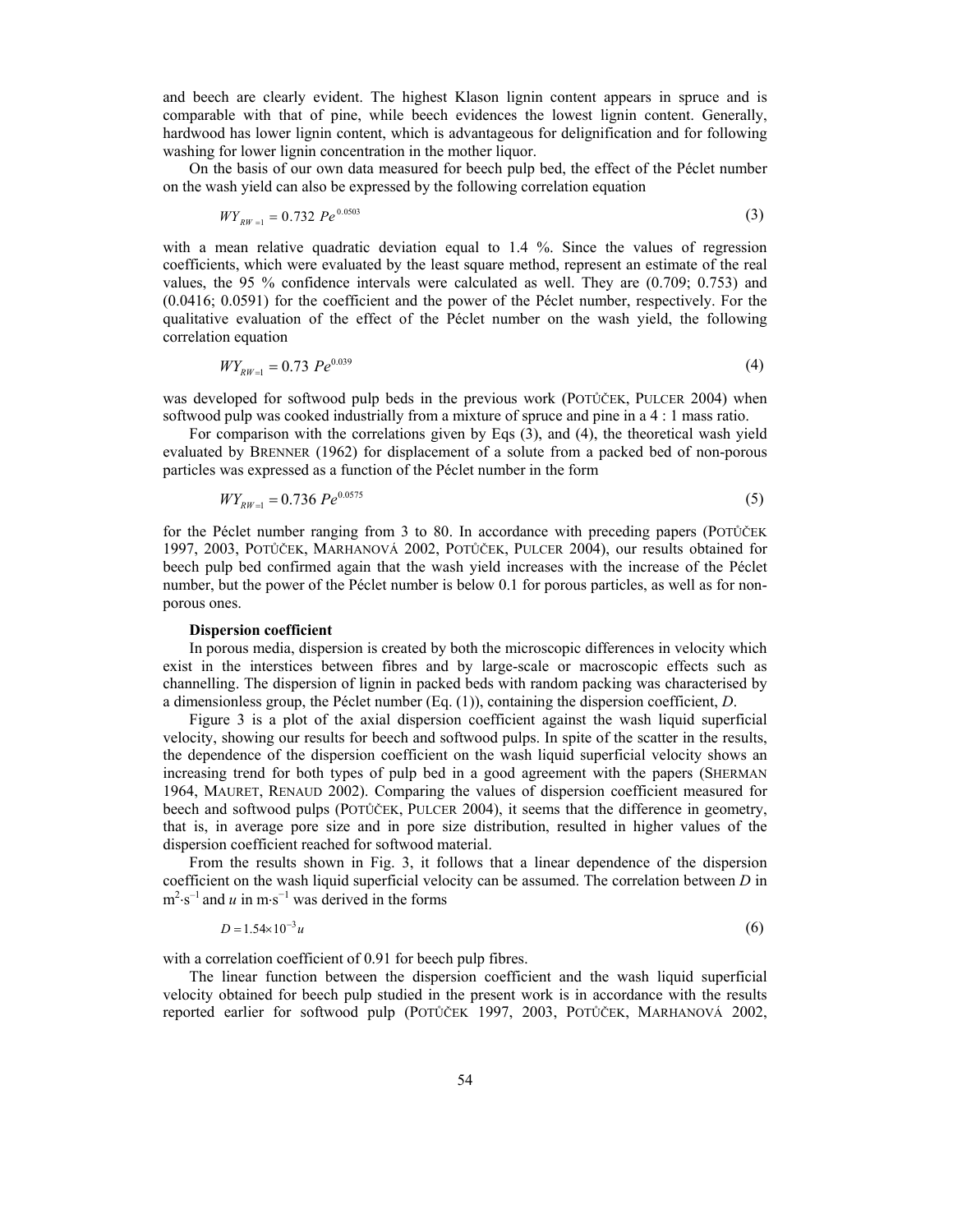POTŮČEK, PULCER 2004), as well as for pulp from a blend of hardwoods (POTŮČEK, MIKLÍK 2010). For comparison, the correlation in the form

$$
D = 5.23 \times 10^{-3} u \tag{7}
$$

was developed for softwood pulp fibres (POTŮČEK, PULCER 2004). As mentioned above, the dispersion coefficient of alkali lignin, which is a measure of the rate at which a material will spread axially in the system, increases with increasing wash liquid superficial velocity.



**Fig. 3 Effect of superficial wash liquid velocity on axial dispersion coefficient: ○ beech pulp, □ softwood pulp (POTŮČEK, PULCER 2004), 1 – Eq. (6), 2 – Eq. (7).**

# **Time parameters**

Further parameters that seem to be useful tools suitable for describing the displacement washing mechanisms are time parameters. In addition, the existence of leaching in the pulp bed has an impact on the relation between the mean residence time of a solute defined by the following equation

$$
t_m = \int_{t=0}^{t \to \infty} \frac{\rho_e}{\rho_0} dt
$$
 (8)

and the space time, which is defined as the void volume of the bed divided by the volumetric flow rate of wash liquid. After rearranging it can be expressed as

$$
\tau = \frac{\varepsilon h}{u} \tag{9}
$$

The space time characterises a holding time of wash liquid and is usually equal to the mean residence time of the tracer without sorption on the surface of particles in the bed (POTŮČEK 1997, 2003, POTŮČEK, MARHANOVÁ 2002). For pulp fibres, however, when the leaching of a solute from the fibres exists, the mean residence time is always higher than the space time, as it follows from Fig. 4. From our experimental data, the relationship between the mean residence time and the space time for beech pulp may be expressed as follows

$$
t_m = 1.47 \,\tau \tag{10}
$$

with a correlation coefficient of 0.96. The correlation of data reported in the previous work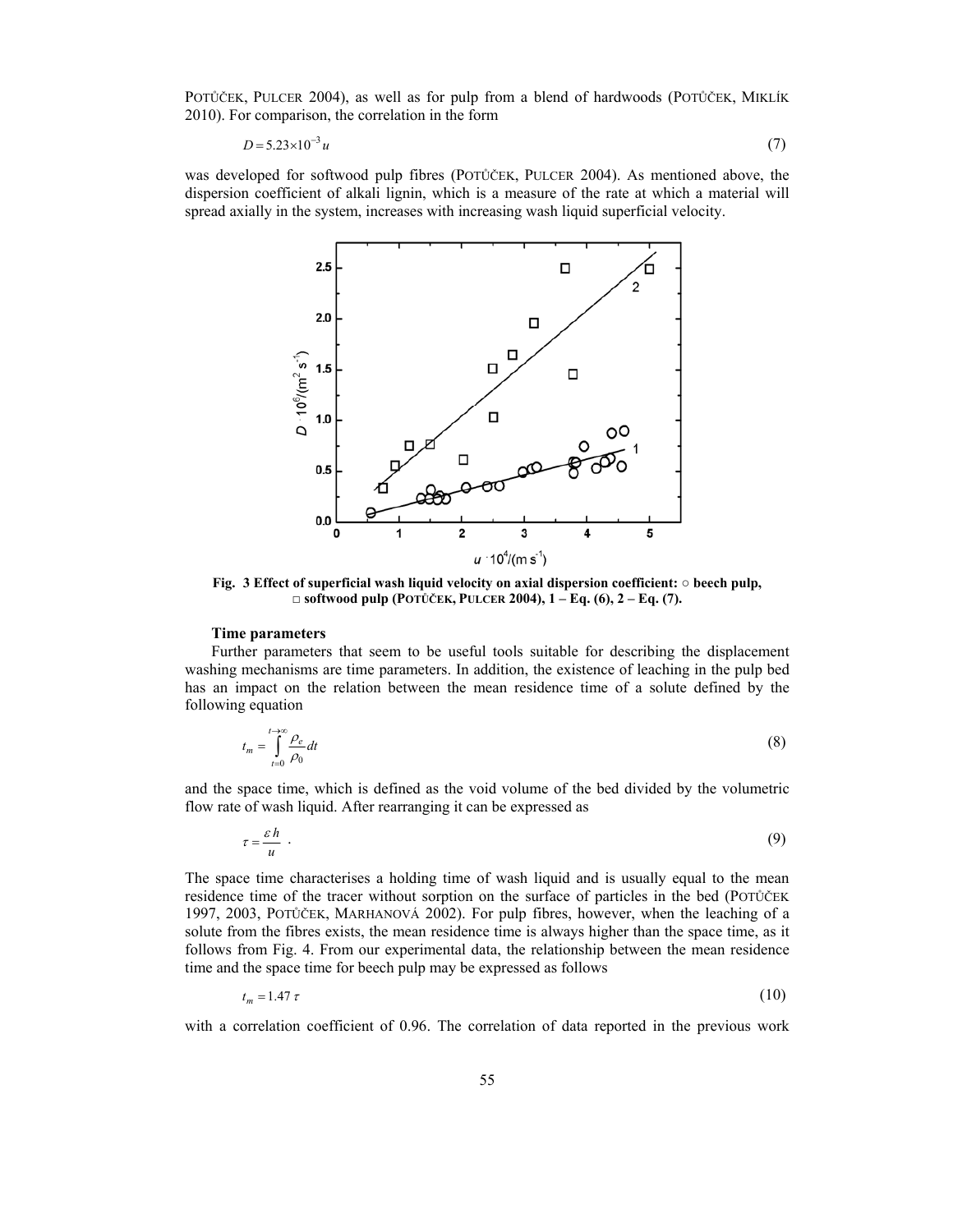(POTŮČEK, PULCER 2004) is given by the following equation

 $t_m = 1.29 \tau$  (11)

derived for softwood fibres with a correlation coefficient of 0.95.



**Fig. 4 Mean residence time as a function of space time: ○ beech pulp, □ softwood pulp (POTŮČEK, PULCER 2004),**  $1 - Eq. (10)$ **,**  $2 - Eq. (11)$ **,**  $3 - t_m = \tau$ **.** 

Although softwood pulp had slightly higher consistency (POTŮČEK, PULCER 2004), the beds formed from shorter beech fibres and/or longer softwood pulp fibres have a porosity of 0.47 to 0.61 with an average of 0.56, and of 0.64 to 0.67, respectively, depending mainly upon the given pulp bed consistency. Lower values of porosity in beech pulp beds are in accordance with their lower permeability of  $0.5 \times 10^{-12}$  m<sup>2</sup> to  $1.9 \times 10^{-12}$  m<sup>2</sup>, while, in the case of softwood pulp beds (POTŮČEK, PULCER 2004), their permeability varied within the range from  $4.7 \times 10^{-12}$  m<sup>2</sup> to 6.6  $\times$  10<sup>-12</sup> m<sup>2</sup>. Similarly, at overall pressure drop of 7 kPa and the bed thickness of 30 mm, the average bed resistance including washing cell was  $2.6 \times 10^{10}$  kg·m<sup>-4</sup>·s<sup>-1</sup> and  $0.6 \times 10^{10}$  kg·m<sup>-4</sup>·s<sup>-1</sup> for beech and softwood fibres, respectively. According to the previous paper (POTŮČEK, PULCER 2004), the space time is directly proportional to the void volume of the pulp bed, while the mean residence time is directly proportional to the total volume of the spent liquor present in the bed. Hence, the greater difference between the space time and the mean residence time in the case of hardwood fibres may be ascribed to lower values of porosity in beech pulp fibres in comparison with softwood fibres.

In conclusion, the results obtained for beech pulp fibres are in a good agreement with those for a blend of hardwoods (POTŮČEK, MIKLÍK 2010). Visual observations showed that the bed formed from hardwood pulp fibres is more homogeneous in contrast to the bed formed from softwood pulp fibres in which channeling due to local inhomogeneities is often noticeable. The differences in the morphological properties and in chemical composition of hardwood and softwood fibres may also cause their different displacement washing efficiency, in the case of hardwood, positively influenced by lower lignin content in the mother liquor.

### **SYMBOLS**

- *D* axial dispersion coefficient,  $m^2 \cdot s^{-1}$
- *h* thickness of bed, m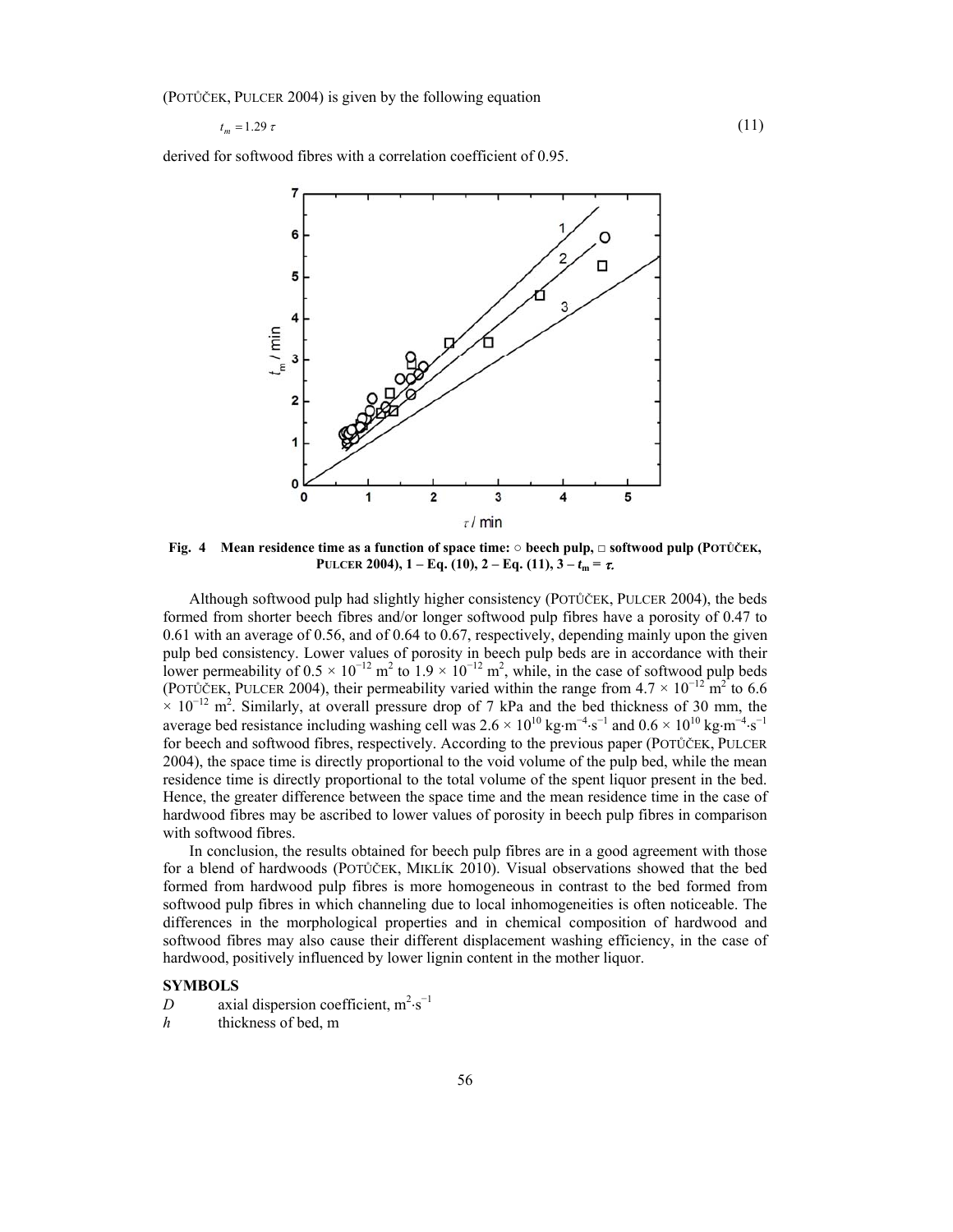*Pe* Péclet number defined by Eq. (1)

*RW* wash liquor ratio

*t* time from start of experiment, s

 $t_{\rm m}$  mean residence time defined by Eq. (8), s

*u* wash liquid superficial velocity, m·s<sup>-1</sup>

 $WY_{RW=1}$  wash yield at  $RW = 1$  defined by Eq. (2)

*Greek letters* 

- $\varepsilon$  average porosity of packed bed
- $\rho_e$  exit solute (in our case lignin) concentration from bed, kg·m<sup>-3</sup>
- $\rho_0$  initial solute (in our case lignin) concentration in bed at *t* = 0, kg⋅m<sup>-3</sup>
- *τ* space time, s

### **REFERENCES**

BLAŽEJ, A., KRKOŠKA, P. 1989. Technológie výroby papiera. Bratislava: Alfa, 1989. 584 s. ISBN 80-05- 00119-3.

BRENNER, H. 1962. The diffusion model of longitudinal mixing in beds of finite length. Numerical values. Chemical Engineering Science, 1962, 17: 229–243.

GRÄHS, L.-E. 1976. Displacement washing of packed beds of cellulose fibres. Part 3. A comparison of the washing behaviour of sodium and lignin. Svensk Papperstidning, 1976, 4: 123–158.

INGMANSON, W. L. 1953. Filtration resistance of compressible materials. Chemical Engineering Progress, 1953, 49: 577–584.

LEE, P. F. 1979. Optimizing the displacement washing of pads of wood pulp fibers. Tappi Journal, 1979, 62(9): 75–78.

LEE, P. F. 1984. Channeling and displacement washing of wood pulp fiber pads. Tappi Journal, 1984, 67(11): 100–103.

MAURET, E., RENAUD, M. 2002. Measurement of axial dispersion in fibre beds: application to displacement washing of pulp. Appita Journal, 2002, 55(2): 123–129.

POIRIER, N. A., CROTOGINO, R. H., TRINH, D. T., DOUGLAS, W. J. M. 1987. Displacement washing of wood pulp – an experimental study at low initial liquor concentration. In: Proceedings of Pulp Washing Symposium, Mariehamn, Finland, May 18–21, 1987, pp. 1–19.

POTŮČEK, F. 1997. Washing of pulp fibre bed. In: Collection of Czechoslovak Chemical Communications, 1997, 62: 626–644.

POTŮČEK, F., MARHANOVÁ, M. 2002. Displacement washing of pulp with solutions of cationic polyacrylamides in water. Cellulose Chemistry and Technology, 2002, 36(5–6): 527–542.

POTŮČEK, F. 2003. Displacement and leaching – two principal mechanisms of displacement washing of pulp. Cellulose Chemistry and Technology, 2003, 37(1–2): 141–152.

POTŮČEK, F., PULCER, M. 2004. Displacement of black liquor from pulp bed. Chemical Papers, 2004, 58(5): 377–381.

POTŮČEK, F., MIKLÍK, J. 2010. Displacement washing of kraft pulp cooked from a blend of hardwoods. Chemical Papers, 2010, 64(2): 147–153.

SHERMAN, W. R. 1964. The movement of a soluble material during the washing of a bed of packed solids. AIChE Journal, 1964, 10: 855–860.

TAPPI TEST METHODS: 2004, Atlanta (Georgia): Tappi Press.

TRINH, D. T., POIRIER, N. A., CROTOGINO, R. H. 1987. Displacement washing of wood pulp – an experimental study at high initial liquor concentration. In: Proceedings of Pulp Washing Symposium, Mariehamn, Finland, May 18–21, 1987, pp. 21–34.

TRINH, D. T., POIRIER, N. A., CROTOGINO, R. H., DOUGLAS, W. J. M. 1989. Displacement washing of wood pulp – an experimental study. Journal of Pulp Paper Science, 1989, 15(1): J28–J34.

### **Acknowledgements**

This work was supported by the Ministry of Education, Youth and Sports of the Czech Republic under the Research Project MSM0021627501.